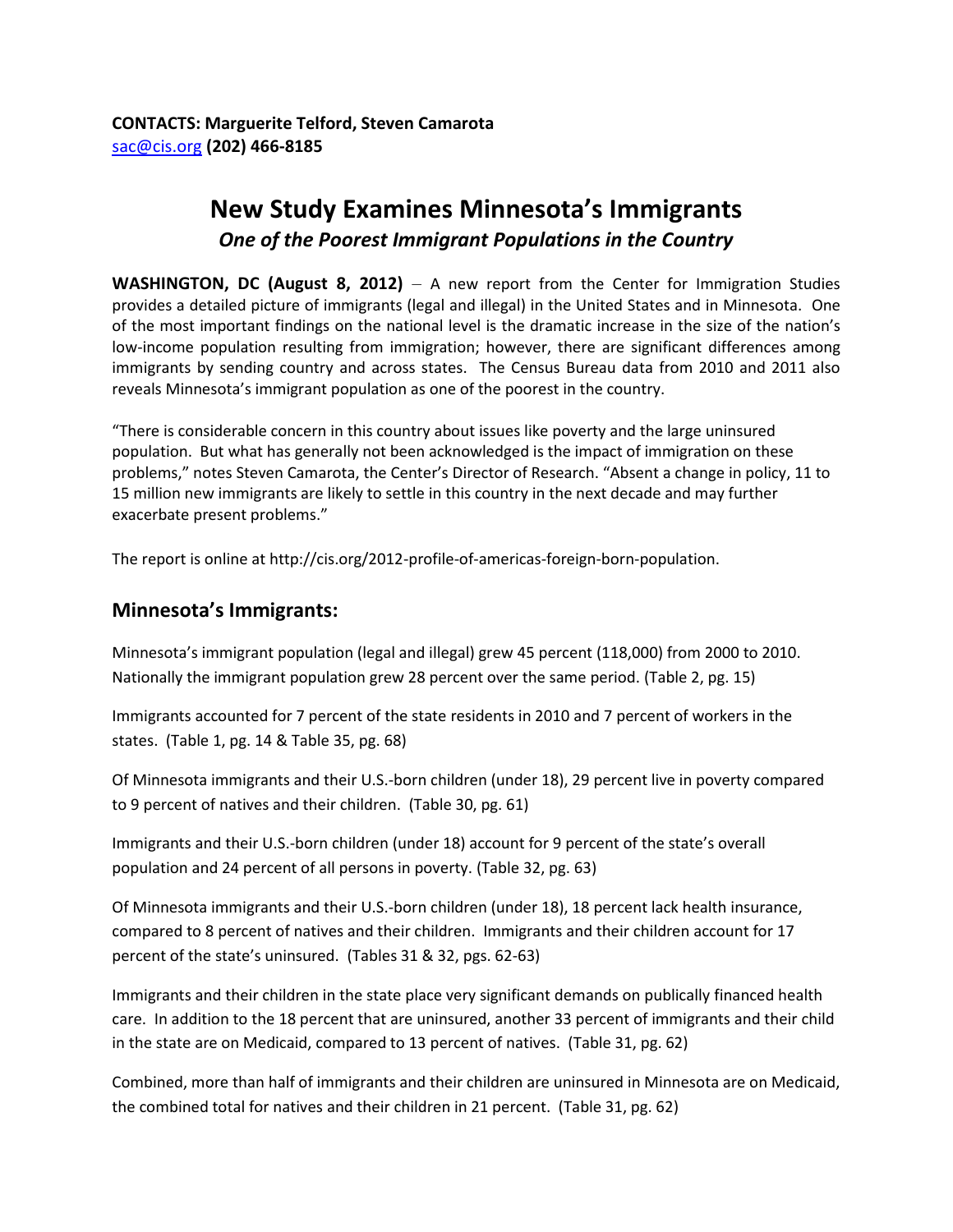Of households headed by immigrants in Minnesota, 48 percent used at least one major welfare program, primarily food assistance and Medicaid, compared to 19 percent of native-headed households. (Table 33, pg. 65)

Minnesota immigrants' home ownership rate is 46 percent, compared to 75 percent for natives. (Table 29, pg. 59)

The lower socio-economic status of Minnesota's immigrants is not because most are recent arrivals. Their average length of residence in the United States is 16 years. (Table 1, pg. 14)

One of the primary reasons immigrants in the state tend to be poor and access welfare programs is a large share arrive in the U.S. as adults with relatively low levels of education.

Of adult immigrants (25 to 65) in the state 25 percent have not completed high school, compared to 4 percent of natives. However, the share of immigrants in the state with at least a bachelor's degree matches that of natives — 36 percent. (Table 34, pg. 66)

Another factor contributing to the high rates of poverty and welfare use for Minnesota's immigrants is that larger share of the state's immigrants were admitted as refugees compared to other states.

In 2010, 13 percent of public school students in Minnesota were from immigrant households. Overall, one out of seven students in public school students in the state speak a language other than English at home. (Tables A3 & A4, pgs. 87-88)

## **Illegal Immigrants in Minnesota:**

Our best estimate is that slightly less than a third of Minnesota immigrants are in the country illegally. Illegal immigrants and their U.S.-born children (under 18) account for 3 percent of the state's overall population, 7 percent those in poverty, 10 percent of the uninsured and 5 percent of the school age population. (Tables 36, 37, 38 and 40, pgs. 70-74)

## **National Figures:**

The number of immigrants (legal & illegal) in the country hit a new record of 40 million in 2010, a 28 percent increase over the total in 2000. (Table 2, pg. 15)

Immigrants (legal and illegal) account for 16 percent of all workers in the country. (Table 35, pg. 68)

In 2010, 23 percent of immigrants and their U.S.-born children (under 18) lived in poverty, compared to 13.5 percent of natives and their children. (Table 10, pg. 27)

Immigrants and their children accounted for one-fourth of all persons in poverty in the United States. (pg. 26)